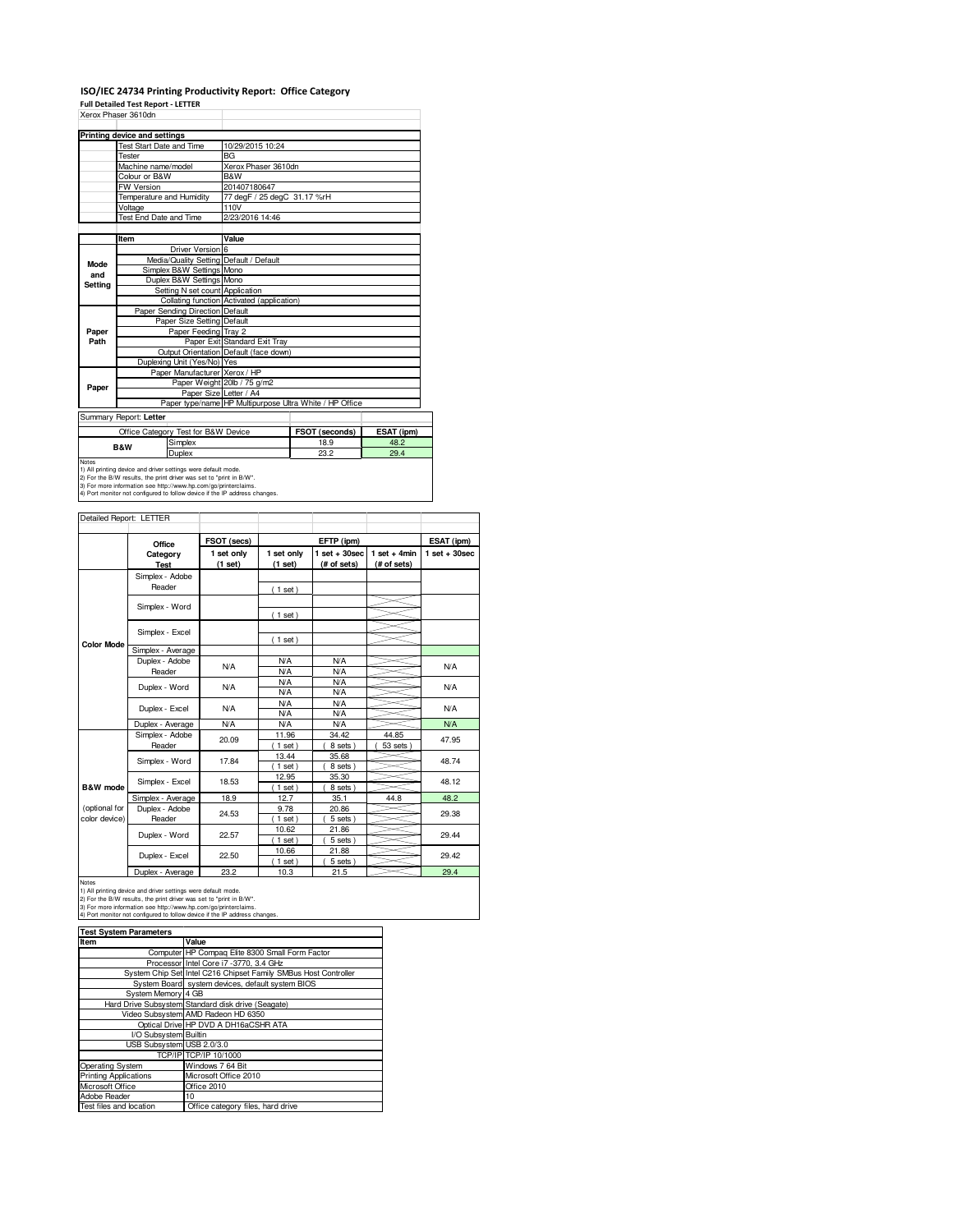## **ISO/IEC 24734 Printing Productivity Report: Office Category**

**Full Detailed Test Report - A4**

|         | Xerox Phaser 3610dn             |                                                              |                                                         |                |            |
|---------|---------------------------------|--------------------------------------------------------------|---------------------------------------------------------|----------------|------------|
|         | Printing device and settings    |                                                              |                                                         |                |            |
|         | <b>Test Start Date and Time</b> |                                                              | 10/29/2015 10:24                                        |                |            |
|         | Tester                          |                                                              | <b>BG</b>                                               |                |            |
|         | Machine name/model              |                                                              | Xerox Phaser 3610dn                                     |                |            |
|         | Colour or B&W                   |                                                              | B&W                                                     |                |            |
|         | FW Version                      |                                                              | 201407180647                                            |                |            |
|         | Temperature and Humidity        |                                                              | 77 degF / 25 degC 31.17 %rH                             |                |            |
|         | Voltage                         |                                                              | 110V                                                    |                |            |
|         | <b>Test End Date and Time</b>   |                                                              | 2/23/2016 14:46                                         |                |            |
|         |                                 |                                                              |                                                         |                |            |
|         | Item                            |                                                              | Value                                                   |                |            |
|         |                                 | Driver Version 6                                             |                                                         |                |            |
| Mode    |                                 |                                                              | Media/Quality Setting Default / Default                 |                |            |
| and     |                                 | Simplex B&W Settings Mono                                    |                                                         |                |            |
| Setting |                                 | Duplex B&W Settings Mono                                     |                                                         |                |            |
|         |                                 | Setting N set count Application                              |                                                         |                |            |
|         |                                 |                                                              | Collating function Activated (application)              |                |            |
|         |                                 | Paper Sending Direction Default                              |                                                         |                |            |
|         |                                 | Paper Size Setting Default                                   |                                                         |                |            |
| Paper   |                                 | Paper Feeding Tray 2                                         |                                                         |                |            |
| Path    |                                 |                                                              | Paper Exit Standard Exit Tray                           |                |            |
|         |                                 |                                                              | Output Orientation Default (face down)                  |                |            |
|         |                                 | Duplexing Unit (Yes/No) Yes<br>Paper Manufacturer Xerox / HP |                                                         |                |            |
|         |                                 |                                                              |                                                         |                |            |
| Paper   |                                 | Paper Size Letter / A4                                       | Paper Weight 20lb / 75 g/m2                             |                |            |
|         |                                 |                                                              | Paper type/name HP Multipurpose Ultra White / HP Office |                |            |
|         |                                 |                                                              |                                                         |                |            |
|         | Summary Report: A4              |                                                              |                                                         |                |            |
|         |                                 | Office Category Test for B&W Device                          |                                                         | FSOT (seconds) | ESAT (ipm) |
|         | <b>B&amp;W</b>                  | Simplex                                                      |                                                         | 12.2           | 44.9       |
|         |                                 | Duplex                                                       |                                                         | 15.6           | 28.3       |
| Notes   |                                 |                                                              |                                                         |                |            |

Notes<br>1) All printing device and driver settings were default mode.<br>2) For the B/W results, the print driver was set to "print in B/W".<br>3) For more information see thtp://www.hp.com/go/printerclaims.<br>4) Port monitor not co

| Detailed Report: A4            |                           |                       |                          |                                  |                               |                   |
|--------------------------------|---------------------------|-----------------------|--------------------------|----------------------------------|-------------------------------|-------------------|
|                                | Office                    | FSOT (secs)           |                          | EFTP (ipm)                       |                               | ESAT (ipm)        |
|                                | Category<br><b>Test</b>   | 1 set only<br>(1 set) | 1 set only<br>(1 set)    | $1$ set $+30$ sec<br>(# of sets) | $1$ set + 4min<br>(# of sets) | $1$ set $+30$ sec |
|                                | Simplex - Adobe<br>Reader |                       | $1$ set)                 |                                  |                               |                   |
|                                | Simplex - Word            |                       | $1$ set)                 |                                  |                               |                   |
| Colour                         | Simplex - Excel           |                       |                          |                                  |                               |                   |
| Mode                           | Simplex - Average         |                       | $1$ set)                 |                                  |                               |                   |
|                                | Duplex - Adobe<br>Reader  | N/A                   | <b>N/A</b><br><b>N/A</b> | <b>N/A</b><br><b>N/A</b>         |                               | N/A               |
|                                | Duplex - Word             | N/A                   | <b>N/A</b><br><b>N/A</b> | <b>N/A</b><br><b>N/A</b>         |                               | <b>N/A</b>        |
|                                | Duplex - Excel            | N/A                   | <b>N/A</b><br><b>N/A</b> | <b>N/A</b><br><b>N/A</b>         |                               | N/A               |
|                                | Duplex - Average          | N/A                   | <b>N/A</b>               | <b>N/A</b>                       |                               | <b>N/A</b>        |
|                                | Simplex - Adobe<br>Reader | 10.31                 | 23.30<br>$1$ set)        | 40.06<br>7 sets)                 | 43.87<br>49 sets              | 45.53             |
|                                | Simplex - Word            | 16.33                 | 14.69<br>$1$ set)        | 34.51<br>7 sets)                 |                               | 44.75             |
| B&W mode                       | Simplex - Excel           | 9.88                  | 24.31<br>$1$ set)        | 39.78<br>7 sets)                 |                               | 44.68             |
|                                | Simplex - Average         | 12.2                  | 20.7                     | 38.1                             | 43.8                          | 44.9              |
| (optional for<br>color device) | Duplex - Adobe<br>Reader  | 14.26                 | 16.82<br>$1$ set)        | 24.98<br>5 sets)                 |                               | 28.32             |
|                                | Duplex - Word             | 19.30                 | 12.42<br>$1$ set)        | 22.46<br>5 sets)                 |                               | 28.28             |
|                                | Duplex - Excel            | 12.96                 | 18.50<br>$1$ set)        | 25.52<br>5 sets)                 |                               | 28.32             |
|                                | Duploy Average            | $E$ $C$               | 150                      | 010                              |                               | 000               |

Duplex - Average | 15.6 | 15.9 | 24.3 28.3<br>
1) All printing device and driver settings were default mode.<br>
2) For the B/W results, the print driver was set to "print in B/W".<br>
3) For more information see http://www.hp.com

| <b>Test System Parameters</b> |                                                                 |  |  |  |
|-------------------------------|-----------------------------------------------------------------|--|--|--|
| Item                          | Value                                                           |  |  |  |
|                               | Computer HP Compag Elite 8300 Small Form Factor                 |  |  |  |
|                               | Processor Intel Core i7 -3770, 3.4 GHz                          |  |  |  |
|                               | System Chip Set Intel C216 Chipset Family SMBus Host Controller |  |  |  |
|                               | System Board system devices, default system BIOS                |  |  |  |
| System Memory 4 GB            |                                                                 |  |  |  |
|                               | Hard Drive Subsystem Standard disk drive (Seagate)              |  |  |  |
|                               | Video Subsystem AMD Radeon HD 6350                              |  |  |  |
|                               | Optical Drive HP DVD A DH16aCSHR ATA                            |  |  |  |
| I/O Subsystem Builtin         |                                                                 |  |  |  |
| USB Subsystem USB 2.0/3.0     |                                                                 |  |  |  |
|                               | TCP/IP TCP/IP 10/1000                                           |  |  |  |
| <b>Operating System</b>       | Windows 7 64 Bit                                                |  |  |  |
| <b>Printing Applications</b>  | Microsoft Office 2010                                           |  |  |  |
| Microsoft Office              | Office 2010                                                     |  |  |  |
| Adobe Reader                  | 10                                                              |  |  |  |
| Test files and location       | Office category files, hard drive                               |  |  |  |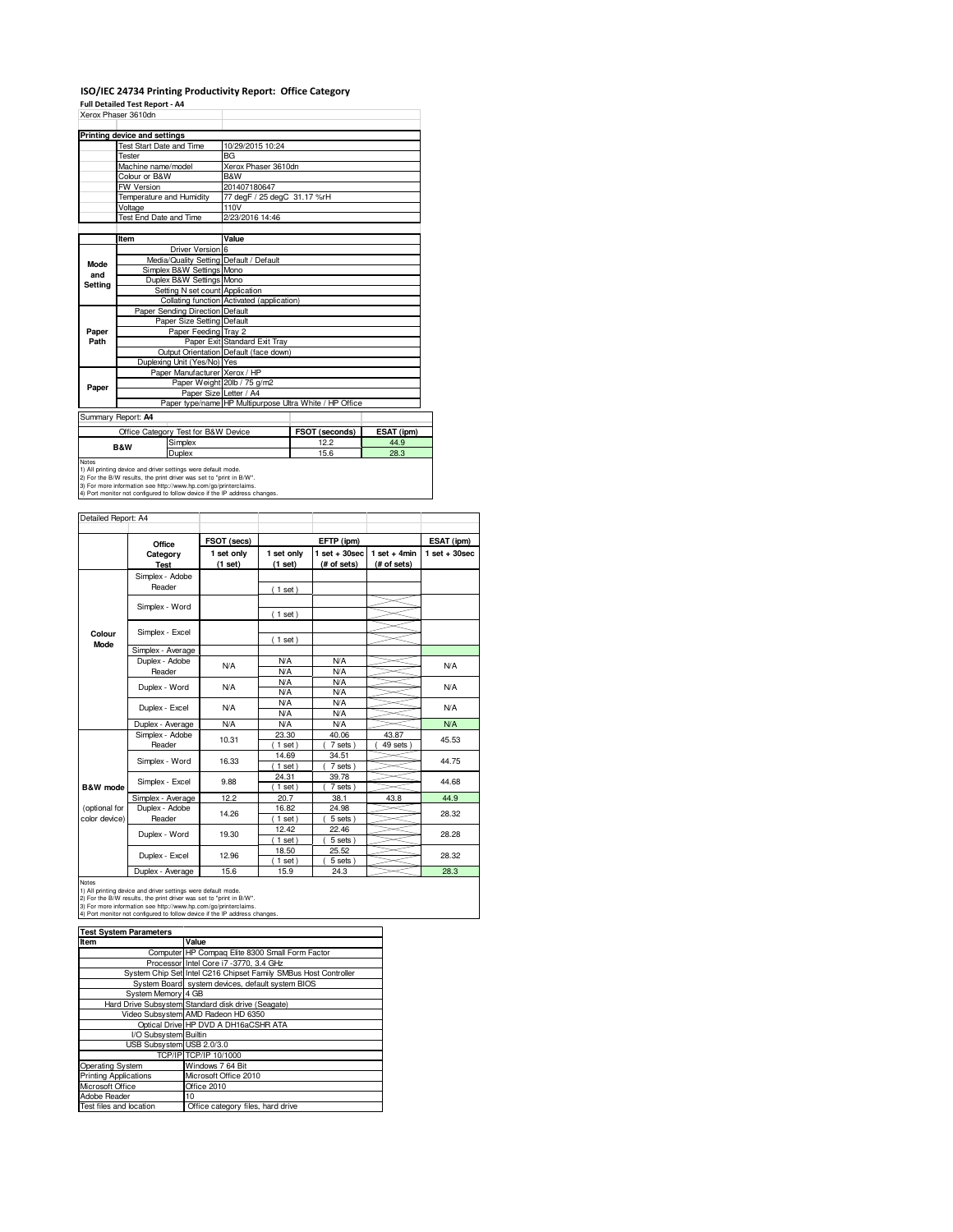## **ISO/IEC 17629 First Print Out Time Report: Office Category Full Detailed Test Report - LETTER**

| Xerox Phaser 3610dn |  |
|---------------------|--|

| логол гваасгоо голг |                                            |                                |
|---------------------|--------------------------------------------|--------------------------------|
|                     |                                            |                                |
|                     | Printing device and settings               |                                |
|                     | Test Start Date and Time                   | 10/29/2015 10:24               |
|                     | Tester                                     | <b>BG</b>                      |
|                     | Machine name/model                         | Xerox Phaser 3610dn            |
|                     | Colour or B&W                              | <b>B&amp;W</b>                 |
|                     | FW Version                                 | 201407180647                   |
|                     | Configuration (options)                    | Default                        |
|                     | Controller                                 | <b>Unknown</b>                 |
|                     | Printing device page count                 | Not Specified                  |
|                     | Printing supplies page count Not Specified |                                |
|                     | Temperature and Humidity                   | 77 degF / 25 degC 31.17 %rH    |
|                     | Voltage                                    | 110V                           |
|                     | Test End Date and Time                     | 2/23/2016 14:46                |
|                     |                                            |                                |
|                     | Item                                       | Value                          |
| Mode                | PDL and driver version                     | 6                              |
|                     | Print Quality mode                         | default                        |
| and                 | <b>B&amp;W</b> settings                    | default                        |
| Setting             | Paper feed orientation                     | Short Edge                     |
|                     | Paper type setting                         | default                        |
| Paper               | Paper feeding                              | Standard cassette              |
|                     | Paper exit                                 | Standard exit tray             |
| Paper Path          | Output orientation                         | default (face up or face down) |

| ISO First Page Out Time Summary Report: Office Category                                                                                                                                                          |         |                                  |  |  |  |
|------------------------------------------------------------------------------------------------------------------------------------------------------------------------------------------------------------------|---------|----------------------------------|--|--|--|
| Summary Report: Letter                                                                                                                                                                                           |         |                                  |  |  |  |
|                                                                                                                                                                                                                  |         | <b>FPOT from Ready (seconds)</b> |  |  |  |
| <b>B&amp;W</b>                                                                                                                                                                                                   | Simplex | 5.47                             |  |  |  |
| <b>Duplex</b>                                                                                                                                                                                                    |         | 8.61                             |  |  |  |
| Notes<br>1) All printing device and driver settings were default mode.<br>2) For the B/W results, the print driver was set to "print in B/W".<br>3) For more information see http://www.hp.com/go/printerclaims. |         |                                  |  |  |  |

3) For more information see http://www.hp.com/go/printerclaims.<br>4) Port monitor not configured to follow device if the IP address changes.<br>5) Page counts were collected after completion of the tests.

| <b>Detailed Report: LETTER</b>                         |                                                                                                                                                                                                                                                                                                                                                                                                          | Word<br>(seconds) | Excel<br>(seconds) | Adobe<br>Reader<br>(seconds) | Average<br>(seconds) | <b>Delay Time</b>            |                   |
|--------------------------------------------------------|----------------------------------------------------------------------------------------------------------------------------------------------------------------------------------------------------------------------------------------------------------------------------------------------------------------------------------------------------------------------------------------------------------|-------------------|--------------------|------------------------------|----------------------|------------------------------|-------------------|
|                                                        | FPOT from Ready - Simplex                                                                                                                                                                                                                                                                                                                                                                                |                   |                    |                              |                      |                              |                   |
|                                                        | FPOT from Ready - Duplex                                                                                                                                                                                                                                                                                                                                                                                 |                   |                    |                              |                      |                              |                   |
| <b>Color Mode</b>                                      | FPOT from Sleep - Simplex                                                                                                                                                                                                                                                                                                                                                                                |                   |                    | N/A                          |                      |                              |                   |
|                                                        | Recovery Time                                                                                                                                                                                                                                                                                                                                                                                            |                   |                    |                              |                      |                              |                   |
|                                                        | FPOT from Off - Simplex                                                                                                                                                                                                                                                                                                                                                                                  |                   |                    |                              |                      |                              |                   |
|                                                        | Warm-up Time                                                                                                                                                                                                                                                                                                                                                                                             |                   |                    |                              |                      |                              |                   |
|                                                        | FPOT from Ready - Simplex                                                                                                                                                                                                                                                                                                                                                                                | 5.16              | 5.29               | 5.95                         | 5.47                 | 49 Seconds                   |                   |
|                                                        | FPOT from Ready - Duplex                                                                                                                                                                                                                                                                                                                                                                                 | 8.06              | 8.13               | 9.62                         | 8.61                 | 49 Seconds                   |                   |
| <b>B&amp;W Mode</b>                                    | FPOT from Sleep - Simplex                                                                                                                                                                                                                                                                                                                                                                                |                   |                    | 19.39                        |                      | 70 Minutes                   |                   |
|                                                        |                                                                                                                                                                                                                                                                                                                                                                                                          |                   |                    |                              |                      |                              |                   |
|                                                        | Recovery Time                                                                                                                                                                                                                                                                                                                                                                                            |                   |                    | 13.4                         |                      |                              |                   |
|                                                        | FPOT from Off - Simplex                                                                                                                                                                                                                                                                                                                                                                                  |                   |                    | 37.66                        |                      |                              |                   |
| Notes                                                  | Warm-up Time                                                                                                                                                                                                                                                                                                                                                                                             |                   |                    | 31.71                        |                      |                              |                   |
| <b>HP Data Table</b><br><b>Detailed Report: LETTER</b> | 1) All printing device and driver settings were default mode.<br>2) For the B/W results, the print driver was set to "print in B/W".<br>3) For more information see http://www.hp.com/go/printerclaims.<br>4) Port monitor not configured to follow device if the IP address changes.<br>5) Page counts were collected after completion of the tests.<br>6) Details for FPOT from Sleep are shown below. | <b>FPOT Avg</b>   | FPOT (secs)        | FPOT (secs)                  | FPOT (secs)          |                              |                   |
|                                                        |                                                                                                                                                                                                                                                                                                                                                                                                          | (secs)            | Iteration 1        | Iteration 2                  | Iteration 3          | Application                  | <b>Delay Time</b> |
| <b>Color Mode</b>                                      | FPOT from Sleep<br>FPOT from Sleep (60 minutes)                                                                                                                                                                                                                                                                                                                                                          | N/A<br>N/A        | N/A<br><b>N/A</b>  | N/A<br>N/A                   | N/A<br>N/A           | Adobe Reader<br>Adobe Reader |                   |
|                                                        | HP/Non ISO Test<br>FPOT from Sleep                                                                                                                                                                                                                                                                                                                                                                       | 19.39             | 19.35              | 19.42                        | N/A                  | Adobe Reader                 | 70 Minutes        |

|                                  | <b>Test System Parameters</b> |                                                       |  |
|----------------------------------|-------------------------------|-------------------------------------------------------|--|
|                                  | Item                          | Value                                                 |  |
|                                  | Computer                      | HP Compag Elite 8300 Small Form Factor                |  |
|                                  | Processor                     | Intel Core i7 -3770, 3.4 GHz                          |  |
|                                  | <b>System Chip Set</b>        | Intel C216 Chipset Family SMBus Host Controller       |  |
|                                  | <b>System Board</b>           | system devices, default system BIOS                   |  |
| Test                             | <b>System Memory</b>          | 4 GB                                                  |  |
| System                           | <b>Hard Drive Subsystem</b>   | Standard disk drive (Seagate)                         |  |
|                                  | Video Subsystem               | AMD Radeon HD 6350                                    |  |
|                                  | Optical Drive                 | HP DVD A DH16aCSHR ATA                                |  |
|                                  | I/O Subsystem                 | <b>Builtin</b>                                        |  |
|                                  | <b>USB Subsystem</b>          | USB 2.0/3.0                                           |  |
| Printina<br>Device<br>Connection | TCP/IP                        | 10/1000                                               |  |
|                                  | <b>Operating System</b>       | Windows 7 Business/Ultimate, 64 bit, Build 7601, SP 1 |  |
|                                  | <b>Printing Applications</b>  | Microsoft Office 2010 SP2                             |  |
| Software                         |                               | Adobe Reader 10.1.4                                   |  |
|                                  | <b>Print Driver</b>           | 6                                                     |  |